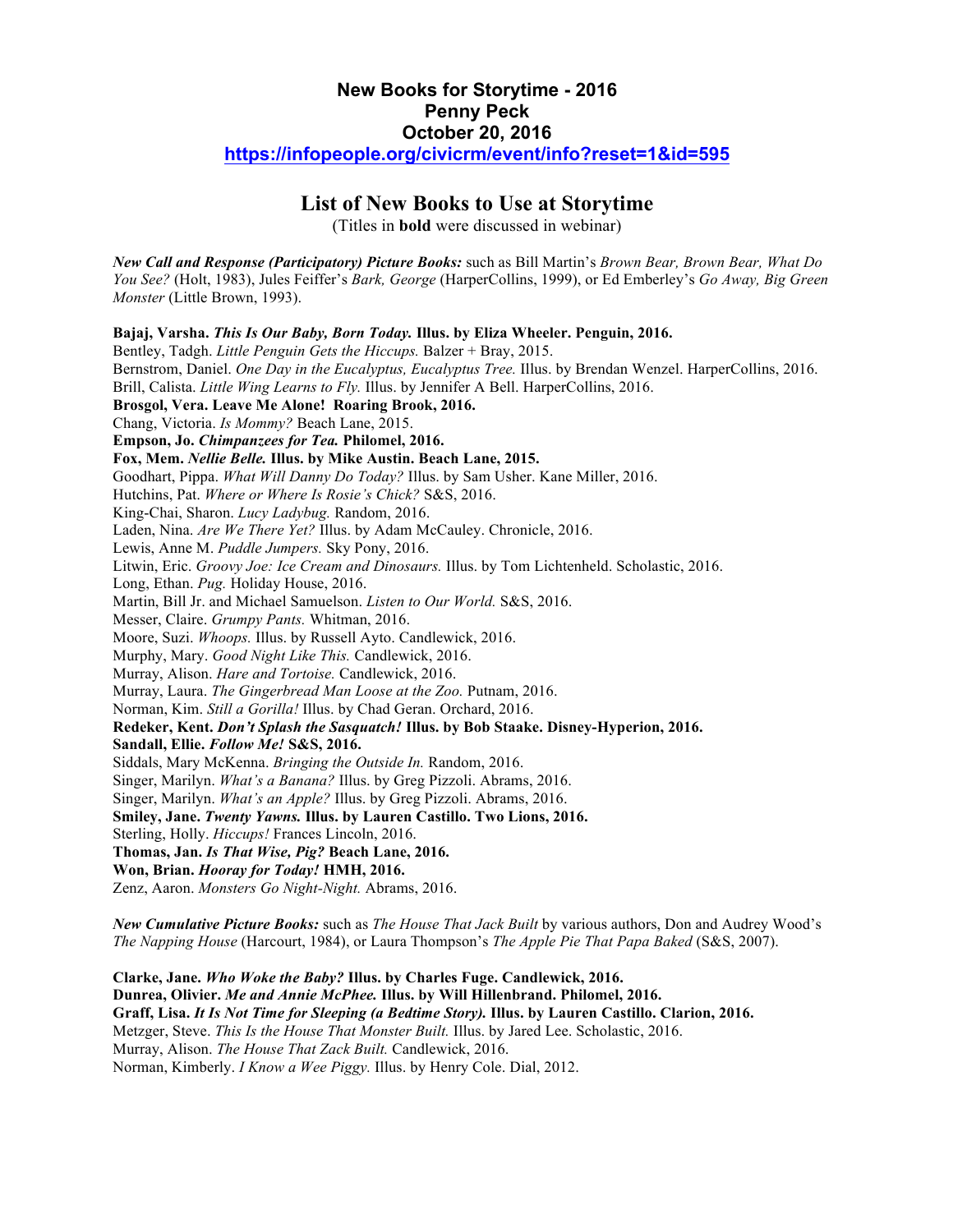*New Circular Picture Books:* such as Laura Numeroff's *If You Give a Mouse a Cookie* (HarperCollins, 1985).

Godwin, Laura. *Owl Sees Owl.* Illus. by Rob Dunlavey. Random, 2016. **Howell, Troy.** *Lizbeth Lou Got a Rock in Her Shoe.* **Illus. by Kathryn Carr. Ripple Grove, 2016. Numeroff, Laura.** *If You Give a Mouse a Brownie.* **HarperCollins, 2016.** Pak, Kenard. *Goodbye Summer, Hello Autumn.* Holt, 2016. Walton, Rick. *Girl & Gorilla: Out and About.* Illus. by Joe Berger. Harper, 2016.

*New Concept Books:*

**Anderson, Airlie.** *Cat's Colors.* **Child's Play, 2016. Baker, Keith.** *Hap-Pea All Year.* **Beach Lane, 2016.** Borando, Silvia. *Shapes at Play.* Candlewick, 2016. Borando, Silvia. *Shapes, Reshape!* Candlewick, 2016. **Medina, Juana.** *1 Big Salad.* **Viking, 2016. Murray, Diana.** *City Shapes.* **Little Brown, 2016.** Valerio, Geraldo. *Moose, Goose, Animals on the Loose! A Canadian Wildlife ABC.* Owlkids, 2016.

*New Interactive or Tactile Books:*

**Byrne, Richard.** *This Book Is Out of Control!* **Holt, 2016.** Manceau, Edouard. *Tickle Monster.* Abrams, 2015. **Teckentrup, Britta.** *Don't Wake Up the Tiger!* **Candlewick, 2016 Telchin, Eric.** *The Black and White Factory.* **Illus. by Diego Funck. Little bee, 2016. Tullet, Hervè.** *Let's Play.* **Chronicle, 2016.**

*Books Relating to the Five Parent Practices:*

**Reading –**

Alexander, Kwame. *Surf's Up.* Illus. by Daniel Miyares. North-South, 2016. Barnett, Mac. *How This Book Was Made.* Illus. by Adam Rex. Disney-Hyperion, 2016. Bonilla, Rocio. *The Highest Mountain of Books in the World.* Peter Pauper, 2016. Farley, Brianne. *Secret Tree Fort.* Candlewick, 2016. Harper, Charise Mericle. *A Big Surprise for Little Card.* Illus. by Anna Raff. Candlewick, 2016. Jackson, Richard. *Have a Look, Says Book.* Illus. by Kevin Hawkes. Atheneum, 2016. Le, Minh. *Let Me Finish!* Illus. by Isabel Roxas. Disney-Hyperion, 2016. **MacKenzie, Emily.** *Wanted! Ralfy Rabbit, Book Burglar.* **Bloomsbury, 2016.** Manley, Curtis. *The Summer Nick Taught His Cats to Read.* Illus. by Kate Berube. S&S, 2016. Marcotte, Danielle. *Mom, Dad, Our Books, and Me.* Illus. by Josè Bisaillon. Owlkids, 2016. Ohora, Zachariah. *The Not So Quiet Library.* Dial, 2016. **Papp, Lisa.** *Madeline Finn and the Library Dog.* **Peachtree, 2016. Ruzzier, Sergio.** *This Is Not a Picture Book.* **Chronicle, 2016.** Shea, Bob. *The Happiest Book Ever.* Disney-Hyperion, 2016. **Sierra, Judy.** *Make Way for Readers.* **Illus. by G. Brian Karas. S&S, 2016.**

**Writing –**

**Stead, Philip C.** *Ideas Are All Around.* **Roaring Brook, 2016.**

**Talking –**

Averbeck, Jim. *One Word from Sophia.* Illus. by Yasmeen Ismail. Atheneum, 2015. **Dominguez, Angela.** *How Do You Say? Còmo Se Dice?* **Holt, 2016. Wells, Rosemary.** *Hand in Hand.* **Holt, 2016.**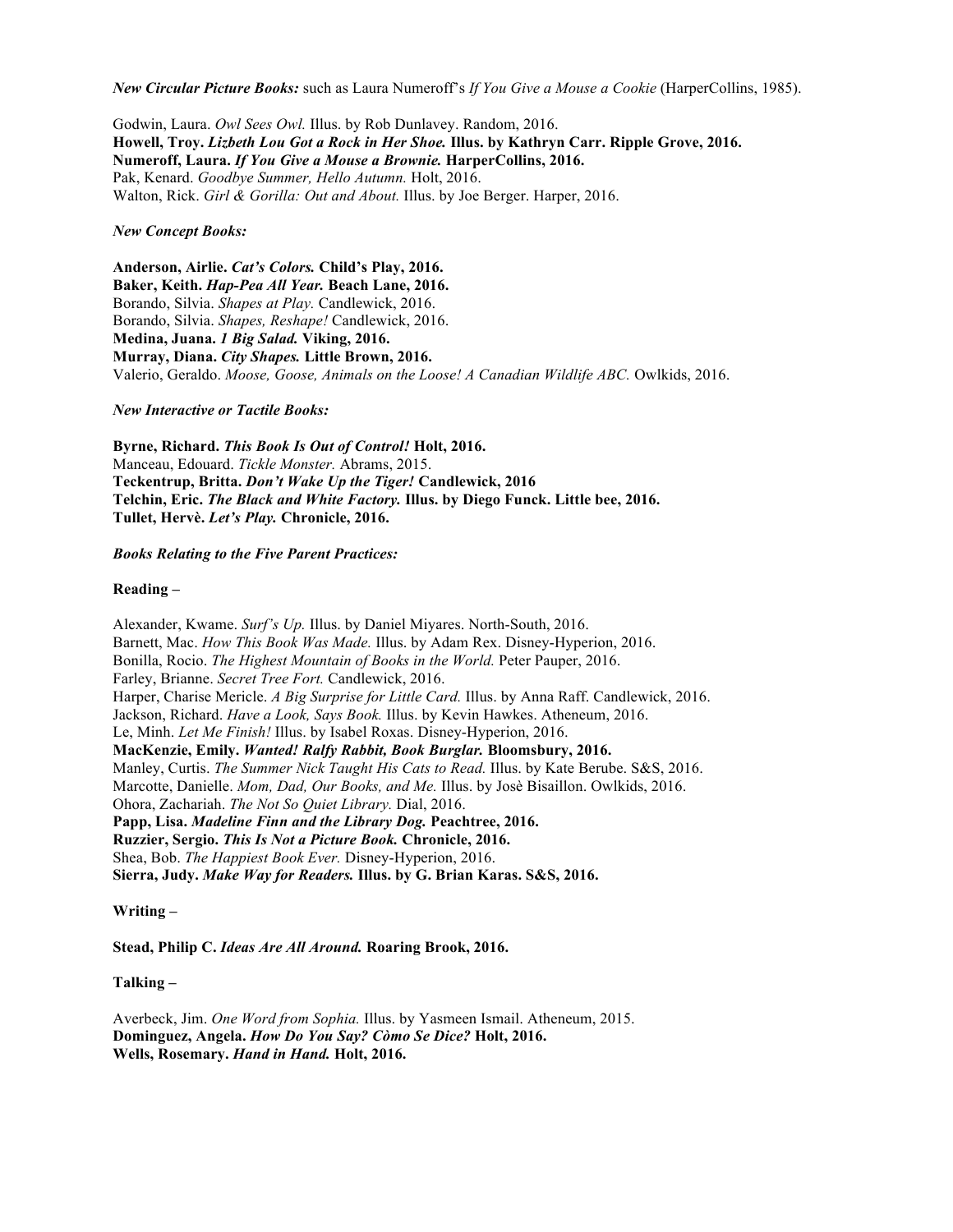## **Playing –**

Bates, Ivan. *The Hide-and-Scare Bear.* Candlewick, 2016. Benjamin, A.H. *"Oh, No," Said Elephant.* Illus. by Alireza Goldouzian. Minedition, 2016. Dempsey, Kristy. *A Hop Is Up.* Illus. by Lori Richmond. Bloomsbury, 2016. **Dempsey, Kristy.** *Ten Little Toes, Two Small Feet.* **Illus. by Jane Massey. Little bee, 2016. Dickson, Irene.** *Blocks.* **Candlewick, 2016.** Gravett, Emily. *Bear & Hare: Where's Bear?* S&S, 2016. Lendler, Ian. *Saturday.* Illus. by Serge Bloch. Roaring Brook, 2016. **Mack, Jeff.** *Playtime?* **Philomel, 2016.** Mann, Jennifer K. *Sam and Jump.* Candlewick, 2016. Stangl, Katrin. *Strong as a Bear.* Enchanted Lion, 2016. Yuli, Toni. *Cat Nap.* Feiwel, 2016.

## **Singing –**

**Ashman, Linda.** *Rock-a-Bye Romp.* **Illus. by Simona Mulazzani. Nancy Paulsen, 2016.** Canetti, Banitzia. *Uno Dos Tres: My First Spanish Rhymes.* Illus. by Patrice Aggs. Frances Lincoln, 2012. Murphy, Mary. *Good Night Like This.* Candlewick, 2016. Paul, Miranda. *10 Little Ninjas.* Illus. by Nate Wragg. Knopf, 2016. **Sehgal, Kabir.** *Wheels on the Tuk-Tuk.* **Beach Lane, 2015. Stoop, Naoko.** *Sing With Me! Action Songs Every Child Should Know.* **Holt, 2016.** Williams, Pharrell. *Happy!* Putnam's, 2016.

*Picture Books That Promote Preliteracy Skills*

**Print Motivation—All books**

**Print Awareness –**

**Collins, Ross.** *There's a Bear on my Chair.* **Candlewick, 2016.** Dyckman, Ame. *Horrible Bear!* Illus. by Zachariah Ohora. Little Brown, 2016. **John, Jory.** *Penguin Problems.* **Illus. by Lane Smith. Random, 2016.**

**Phonological Awareness –**

**Davidson, Leslie A.** *In the Red Canoe.* **Illus. by Laura Bifano. Orca, 2016. Long, Loren.** *Otis and the Kittens.* **Philomel, 2016.** Silverman, Erica. *Wake Up, City!* Illus. by Laure Fournier. Little bee, 2016.

**Vocabulary –**

**Godwin, Laura.** *Owl Sees Owl.* **Illus. by Rob Dunlavey. Schwartz & Wade, 2016.** Hall, Michael. *Wonderfall.* Greenwillow, 2016. **Plourde, Lynn.** *Bella's Fall Coat.* **Illus. by Susan Gal. Disney-Hyperion, 2016.** 

#### **Narrative Skills –**

Becker, Aaron. *Return.* Candlewick, 2016. Borando, Silvia. *Open Up, Please!* Candlewick, 2016. Borando, Silvia. *Now You See Me, Now You Don't.* Candlewick, 2016. Cole, Henry. *Spot the Cat.* S&S, 2016. Idle, Molly. *Flora and the Peacocks.* Chronicle, 2016. Merveille, David. *Mr. Hulot at the Beach.* North-South, 2016. **Sturm, James.** *Birdsong: A Story in Pictures.* **TOON, 2016.** Sullivan, Mary. *Treat.* HMH, 2016. **Walsh, Liam Francis.** *Fish.* **Roaring Brook, 2016.**